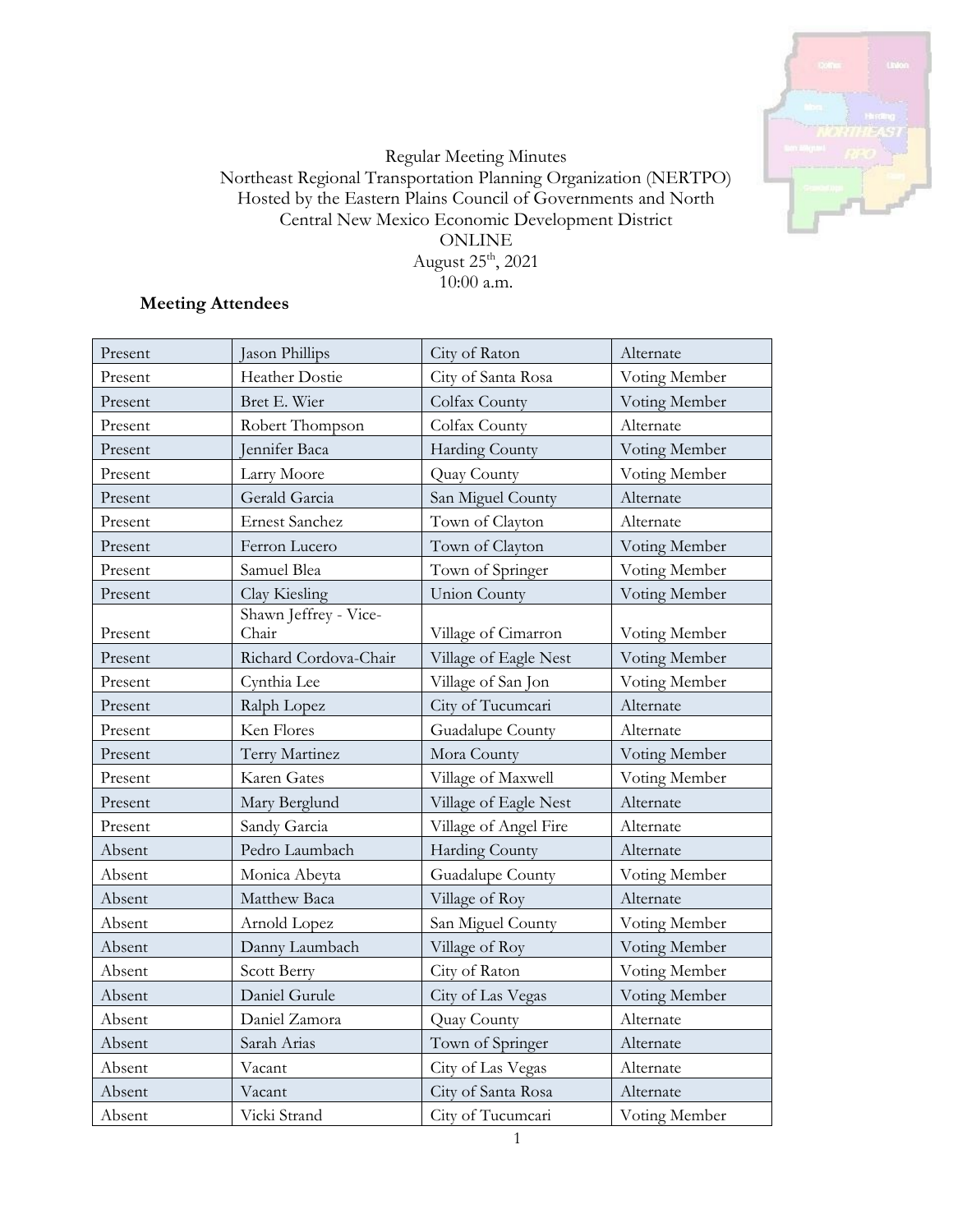| Absent | Vacant                | Mora County            | Alternate     |
|--------|-----------------------|------------------------|---------------|
| Absent | Angie Gonzales        | <b>Union County</b>    | Alternate     |
| Absent | Jay Mitchell          | Village of Angel Fire  | Voting Member |
| Absent | Renee Ledoux          | Village of Cimarron    | Alternate     |
| Absent | Lee Dixon             | Village of Des Moines  | Voting Member |
| Absent | Scott Warner          | Village of Des Moines  | Alternate     |
| Absent | Diane Brown           | Village of Folsom      | Voting Member |
| Absent | Mike Schoonover       | Village of Folsom      | Alternate     |
| Absent | Lynn Wiseman          | Village of Grenville   | Alternate     |
| Absent | Mignon Saddoris       | Village of Grenville   | Voting Member |
| Absent | Shannon Aikman        | Village of House       | Voting Member |
| Absent | Sherwin W. Martin     | Village of House       | Alternate     |
| Absent | <b>Russell Feerer</b> | Village of Logan       | Alternate     |
| Absent | Scott Parnell         | Village of Logan       | Voting Member |
| Absent | Joanna Taylor         | Village of Maxwell     | Alternate     |
| Absent | Connie Cook           | Village of Mosquero    | Alternate     |
| Absent | Daniela Johnson       | Village of Mosquero    | Voting Member |
| Absent | Telesfor Benavidez    | Village of Pecos       | Voting Member |
| Absent | Vacant                | Village of Pecos       | Alternate     |
| Absent | Wade Lane             | Village of San Jon     | Alternate     |
| Absent | Laudente Quintana     | Village of Wagon Mound | Voting Member |
| Absent | Nora Sanchez          | Village of Wagon Mound | Alternate     |

## **Planners, NMDOT, and State Agencies**

Raul Rodriguez III – Eastern Plains Council of Governments (EPCOG) Vincent Soule – Eastern Plains Council of Governments (EPCOG) Paul Sittig– North Central NM Economic Development District (NCNMEDD) Chris Madrid – North Central NM Economic Development District (NCNMEDD) Samantha Sandoval – NMDOT LGRF Program Planner John Herrera – NMDOT District 4 Assistant Engineer Rosa Kozub – NMDOT Government to Government Unit Supervisor Jason Coffey – NMDOT HSIP Manager Rebecca Martinez – City of Las Vegas Karen Stearns – Engineering Analytics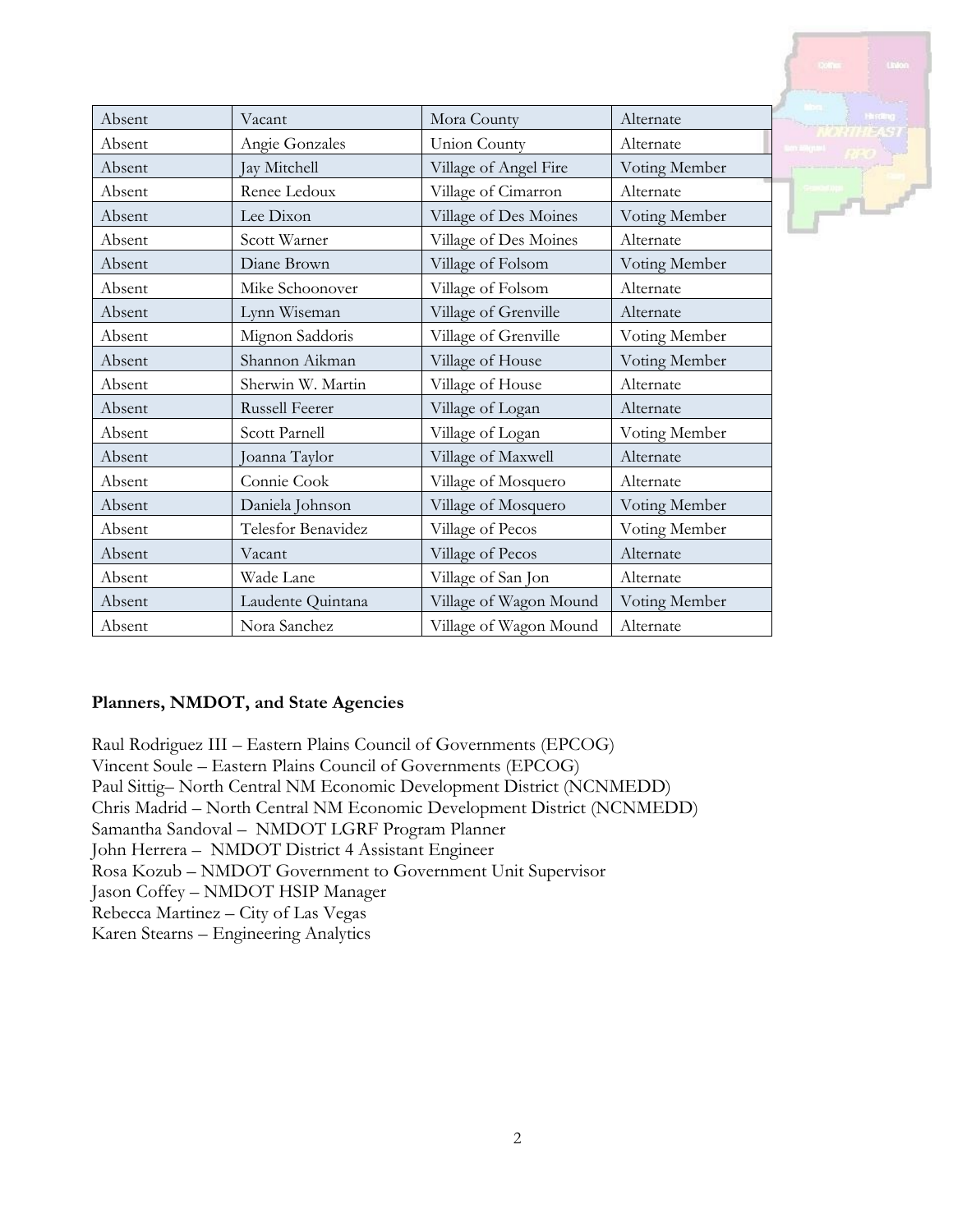## **I. Call to Order**

The Meeting was called to order at 10:05 AM by Vice-Chairwoman Jeffrey.

#### **II. Pledge of Allegiance/New Mexico State Flag**

The Pledge of Allegiance and salute to the New Mexico State Flag were led by Vice-Chairwoman Jeffrey.

#### **III. Welcome**

Chairman Cordova welcomed everyone to the virtual meeting and allowed for introductions.

Individual introductions were conducted by all in attendance.

#### **IV. Approval of Agenda**

Chairman Cordova opened the review and approval of the agenda. Motion to approve the agenda as presented: Bret E. Wier, Colfax County Second: Cynthia Lee, Village of San Jon

Roll call:

| Entity                | Representative        | Vote |
|-----------------------|-----------------------|------|
| Colfax County         | Bret E. Wier          | Yes  |
| Guadalupe County      | Ken Flores            | Yes  |
| Harding County        | Jennifer Baca         | Yes  |
| Mora County           | Terry Martinez        | Yes  |
| Quay County           | Larry Moore           | Yes  |
| San Miguel County     | Gerald Garcia         | Yes  |
| Union County          | Clay Kiesling         | Yes  |
| Village of Angel Fire | Richard Cordova       | Yes  |
| Village of Cimarron   | Shawn Jeffrey         | Yes  |
| Town of Clayton       | <b>Ernest Sanchez</b> | Yes  |
| Village of Eagle Nest | Mary Berglund         | Yes  |
| Village of Maxwell    | Karen Gates           | Yes  |
| City of Raton         | Jason Phillips        | Yes  |
| Village of San Jon    | Cynthia Lee           | Yes  |
| City of Santa Rosa    | <b>Heather Dostie</b> | Yes  |
| Town of Springer      | Samuel Blea           | Yes  |
| City of Tucumcari     | Ralph Lopez           | Yes  |

Villages of House, Des Moines, Mosquero, Pecos, Folsom, Grenville, Logan, City of Las Vegas, Village of Roy, and the Village of Wagon Mound were absent. Motion carries.

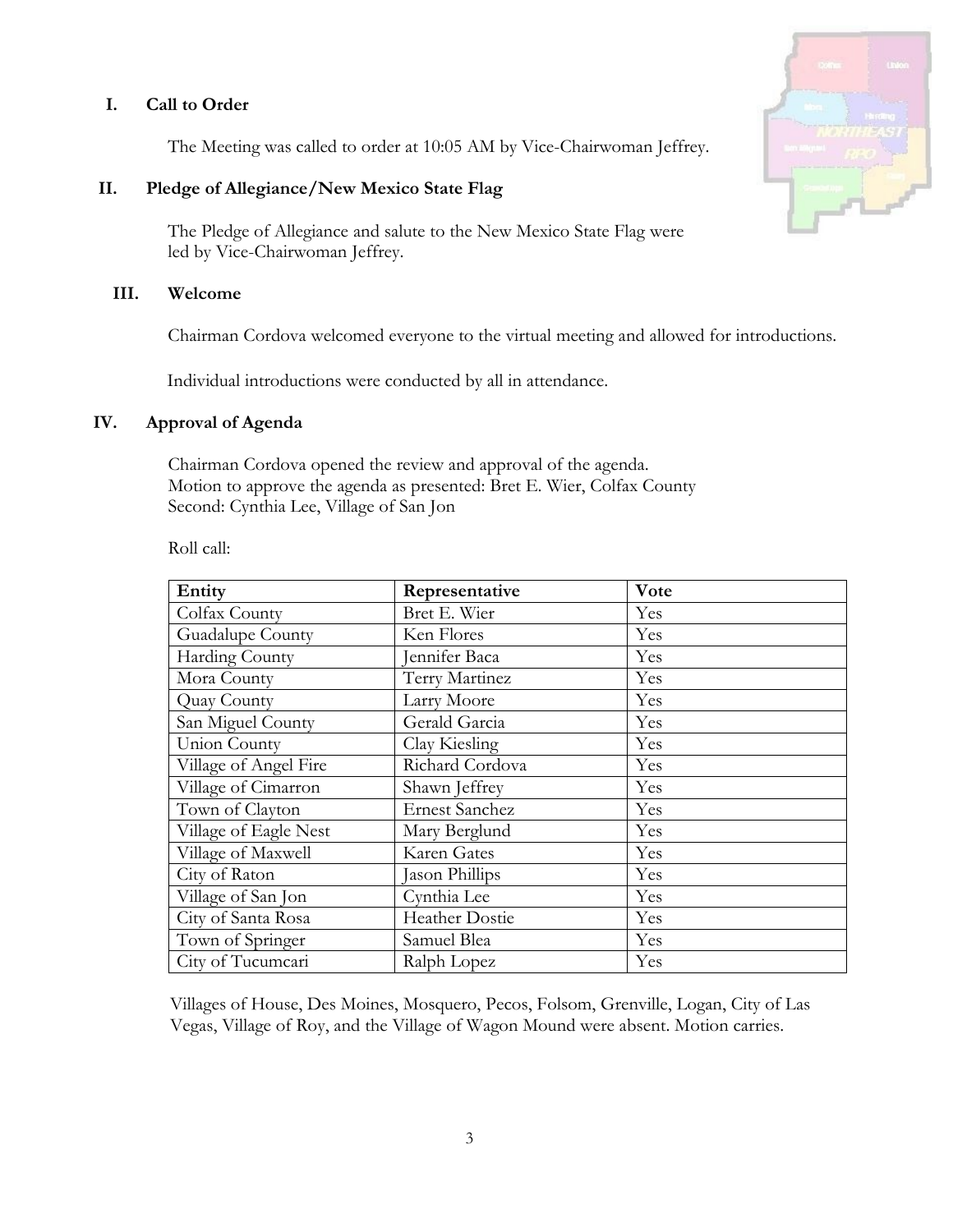# **V. Approval of Minutes** (July Meeting-EPCOG and NCNMEDD hybrid)

Chairman Cordova opened the review and approval of the agenda. With no comments provided, the Chairman moved for a motion.

Motion to approve the minutes as presented by Karen Gates, Village of Maxwell Second: Samuel Blea, Town of Springer

| Entity                | Representative        | Vote |
|-----------------------|-----------------------|------|
| Colfax County         | Bret E. Wier          | Yes  |
| Guadalupe County      | Ken Flores            | Yes  |
| Harding County        | Jennifer Baca         | Yes  |
| Mora County           | Terry Martinez        | Yes  |
| Quay County           | Larry Moore           | Yes  |
| San Miguel County     | Gerald Garcia         | Yes  |
| Union County          | Clay Kiesling         | Yes  |
| Village of Angel Fire | Sandy Garcia          | Yes  |
| Village of Cimarron   | Shawn Jeffrey         | Yes  |
| Town of Clayton       | <b>Ernest Sanchez</b> | Yes  |
| Village of Eagle Nest | Mary Berglund         | Yes  |
| Village of Maxwell    | Karen Gates           | Yes  |
| City of Raton         | Jason Phillips        | Yes  |
| Village of San Jon    | Cynthia Lee           | Yes  |
| City of Santa Rosa    | Heather Dostie        | Yes  |
| Town of Springer      | Samuel Blea           | Yes  |
| City of Tucumcari     | Ralph Lopez           | Yes  |

Roll call:

Villages of House, Des Moines, Mosquero, Pecos, Folsom, Grenville, Logan, City of Las Vegas, Village of Roy, and the Village of Wagon Mound were absent. Motion carries.

With all present voting in the affirmative, motion carries.

#### **VI. Action/approval: NCNMEDD NERTPO RWP Amendment** – (Paul Sittig, NCNMEDD)

Paul Sittig presented the North Central New Mexico Economic Development District (NCNMEDD) Regional Work Program (RWP) Amendment to membership for review, discussion, and approval. The largest change to the NCNMEDD RWP would be the revision to the budget pertaining to office staffing and support with addition of a Transportation Intern position. With this there will only be shifting of the budget between existing tasks and functions, and hours decreasing to reflect available hours for NCNMEDD staff to support two RTPOs (NERTPO and Northern Pueblos RTPO). Mr. Sittig noted that he distributed the RWP with proposed amendments via email and posted it to the RTPO NM "meetings" webpage as a supporting document for this meeting. He also noted that NMDOT had reviewed the proposed changes and showed support of the Amendment to the RWP.

With no discussion, Chairman Cordova moved for a motion.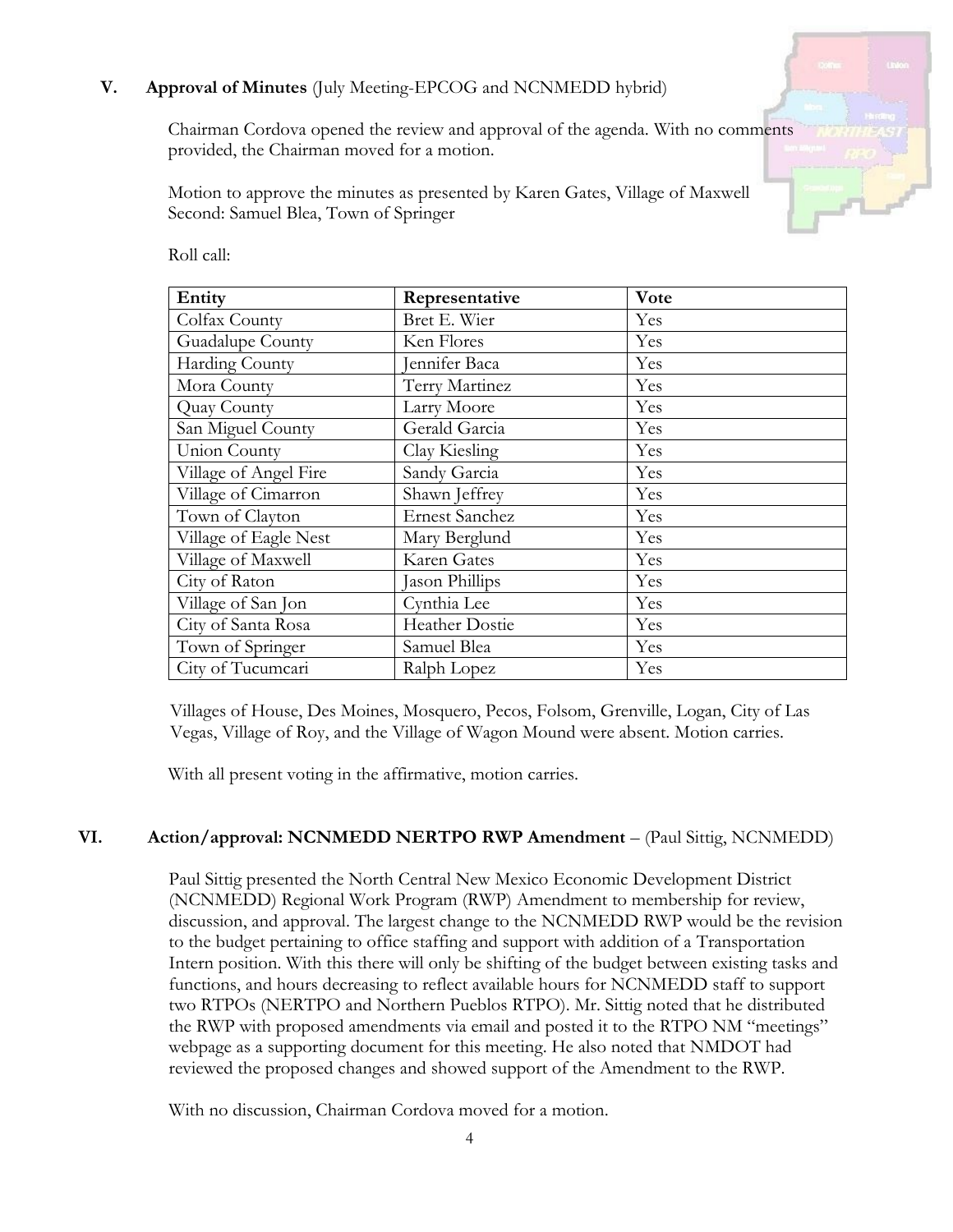Motion to approve NCNMEDD RWP Amendment as presented: Shawn Jeffrey, Village of Cimarron Second: Karen Gates, Village of Maxwell

Roll Call:

| Entity                | Representative        | Vote |
|-----------------------|-----------------------|------|
| Colfax County         | Bret E. Wier          | Yes  |
| Guadalupe County      | Ken Flores            | Yes  |
| Harding County        | ennifer Baca          | Yes  |
| Mora County           | Terry Martinez        | Yes  |
| Quay County           | Larry Moore           | Yes  |
| San Miguel County     | Gerald Garcia         | Yes  |
| <b>Union County</b>   | Clay Kiesling         | Yes  |
| Village of Angel Fire | Sandy Garcia          | Yes  |
| Village of Cimarron   | Shawn Jeffrey         | Yes  |
| Town of Clayton       | <b>Ernest Sanchez</b> | Yes  |
| Village of Eagle Nest | Mary Berglund         | Yes  |
| Village of Maxwell    | Karen Gates           | Yes  |
| City of Raton         | Jason Phillips        | Yes  |
| Village of San Jon    | Cynthia Lee           | Yes  |
| City of Santa Rosa    | <b>Heather Dostie</b> | Yes  |
| Town of Springer      | Samuel Blea           | Yes  |
| City of Tucumcari     | Ralph Lopez           | Yes  |

Villages of House, Des Moines, Mosquero, Pecos, Folsom, Grenville, Logan, City of Las Vegas, Village of Roy, and the Village of Wagon Mound were absent. Motion carries.

With all present voting in the affirmative, motion carries.

## **VII. Action/approval: EPCOG NERTPO RWP Amendment** – (Raul Rodriguez III, EPCOG)

Raul Rodriguez III presented the Eastern Plains Council of Governments (EPCOG) RWP Amendment to membership for review. Mr. Rodriguez noted that the narrative is not being changed. Budgeted hours were decreased and financials concerning travel were changed because of the effects of the COVID-19 Pandemic stunting travel throughout the region.

With no discussion, Chairman Cordova moved for a motion.

Motion to approve EPCOG RWP Amendment as presented: Jason Phillips, City of Raton Second: Cynthia Lee, Village of San Jon

Roll call:

| Entity           | Representative | Vote |
|------------------|----------------|------|
| Colfax County    | Bret E. Wier   | Yes  |
| Guadalupe County | Ken Flores     | Yes  |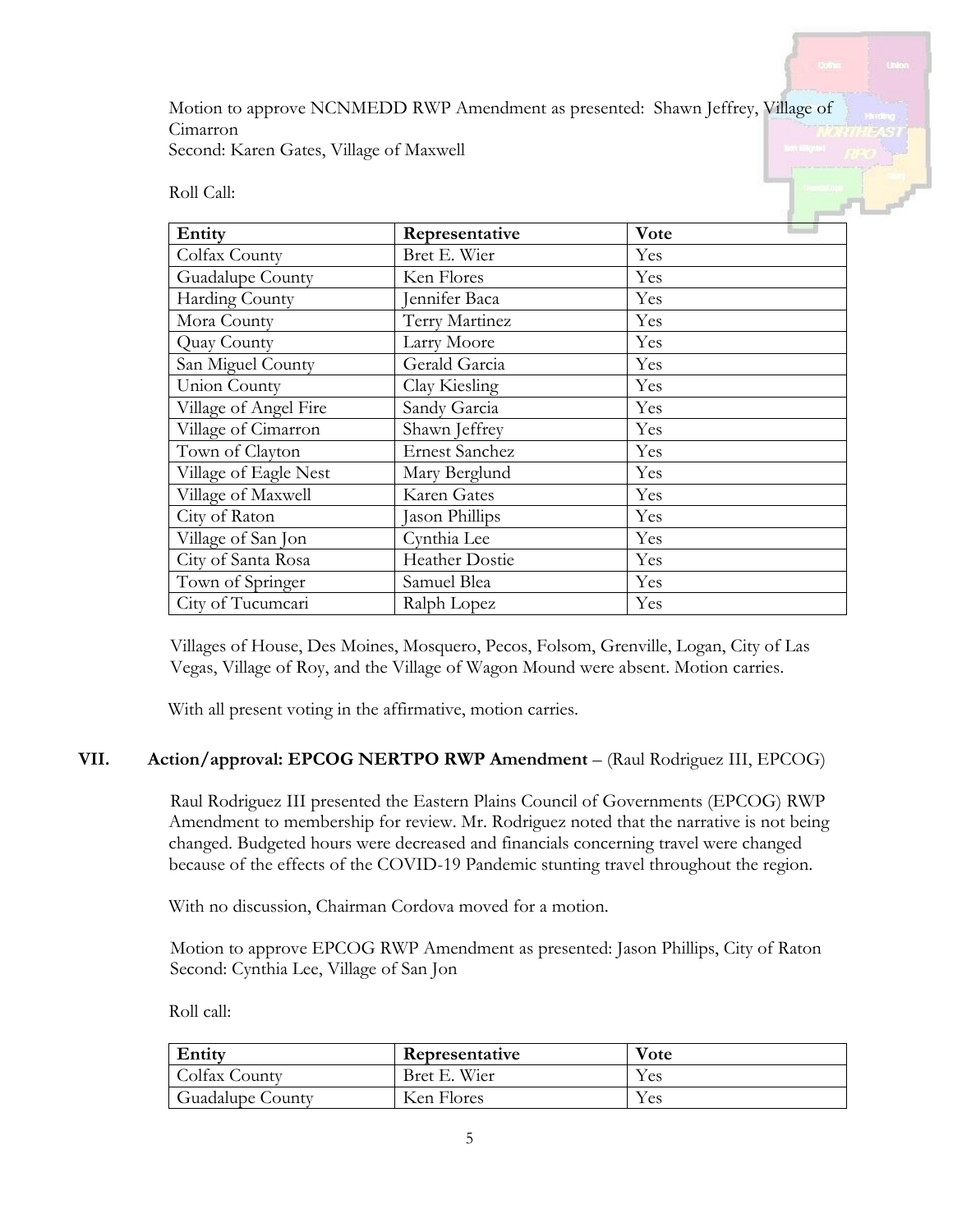|                       |                       |                                          | $U_1$ on         |
|-----------------------|-----------------------|------------------------------------------|------------------|
| Harding County        | Jennifer Baca         | Yes<br>$\lambda = \lambda - \frac{1}{2}$ |                  |
| Mora County           | Terry Martinez        | Yes                                      | <b>His stand</b> |
| Quay County           | Larry Moore           | Yes                                      |                  |
| San Miguel County     | Gerald Garcia         | Yes                                      |                  |
| Union County          | Clay Kiesling         | Yes                                      |                  |
| Village of Angel Fire | Sandy Garcia          | Yes                                      |                  |
| Village of Cimarron   | Shawn Jeffrey         | Yes                                      |                  |
| Town of Clayton       | <b>Ernest Sanchez</b> | Yes                                      |                  |
| Village of Eagle Nest | Mary Berglund         | Yes                                      |                  |
| Village of Maxwell    | Karen Gates           | Yes                                      |                  |
| City of Raton         | Jason Phillips        | Yes                                      |                  |
| Village of San Jon    | Cynthia Lee           | Yes                                      |                  |
| City of Santa Rosa    | <b>Heather Dostie</b> | Yes                                      |                  |
| Town of Springer      | Samuel Blea           | Yes                                      |                  |
| City of Tucumcari     | Ralph Lopez           | Yes                                      |                  |

Villages of House, Des Moines, Mosquero, Pecos, Folsom, Grenville, Logan, City of Las Vegas, Village of Roy, and the Village of Wagon Mound were absent. Motion carries.

With all present voting in the affirmative, motion carries.

## **VIII. Action: Election of Chairperson and Vice-Chairperson**

Chairman Cordova noted that he spoke with Vice-Chairwoman Jeffrey about staying in the same elected positions for the new term if supported by NERTPO membership.

Motion for approval for officers Chairman and Vice-Chairwoman to remain seated: Jason Phillips, City of Raton Second: Ernest Sanchez, Town of Clayton

With no additional discussion or nomination of candidates, Chairman Cordova called for a vote.

Roll call:

| Entity                | Representative        | Vote |
|-----------------------|-----------------------|------|
| Colfax County         | Bret E. Wier          | Yes  |
| Guadalupe County      | Ken Flores            | Yes  |
| Harding County        | Jennifer Baca         | Yes  |
| Mora County           | Terry Martinez        | Yes  |
| Quay County           | Larry Moore           | Yes  |
| San Miguel County     | Gerald Garcia         | Yes  |
| Union County          | Clay Kiesling         | Yes  |
| Village of Angel Fire | Sandy Garcia          | Yes  |
| Village of Cimarron   | Shawn Jeffrey         | Yes  |
| Town of Clayton       | <b>Ernest Sanchez</b> | Yes  |
| Village of Eagle Nest | Mary Berglund         | Yes  |
| Village of Maxwell    | Karen Gates           | Yes  |
| City of Raton         | Jason Phillips        | Yes  |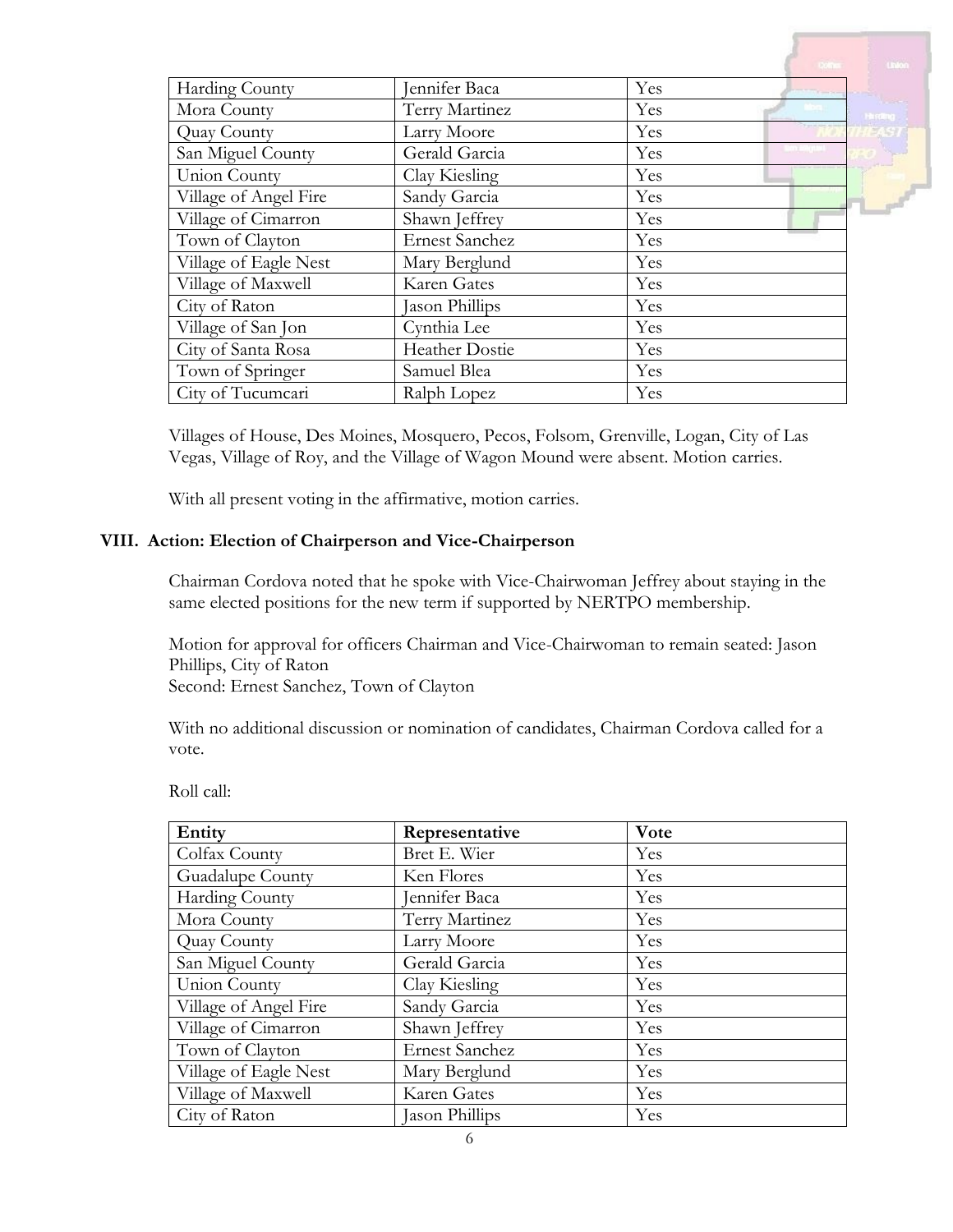| Village of San Jon | Cynthia Lee           | Yes | <b>Change</b> |  |
|--------------------|-----------------------|-----|---------------|--|
| City of Santa Rosa | <b>Heather Dostie</b> | Yes |               |  |
| Town of Springer   | Samuel Blea           | Yes |               |  |
| City of Tucumcari  | Ralph Lopez           | Yes |               |  |

Villages of House, Des Moines, Mosquero, Pecos, Folsom, Grenville, Logan, City of Las Vegas, Village of Roy, and the Village of Wagon Mound were absent. Motion carries.

With all present voting in the affirmative, motion carries, and members thanked the Chair and the Vice Chair for their continued support and leadership of NERTPO.

## **IX. Discussion: TAP, RTP and CMAQ timelines and updates** – (NERTPO Planners)

Paul Sittig, NCNMEDD, reminded the membership that the call for project for the federally funded programs is closed but action is ongoing. Raul Rodriguez III, EPCOG, and Mr. Sittig have had site visits and the membership was reminded of federal funding timeline:

| Month         | Year | Activity                                                                                                                                                                                                                                          |  |
|---------------|------|---------------------------------------------------------------------------------------------------------------------------------------------------------------------------------------------------------------------------------------------------|--|
| Aug 25        | 2021 | Regular NERTPO meeting, review and approve rating and ranking structure                                                                                                                                                                           |  |
| Sept 16       | 2021 | Deadline for District 4 to return signed PFFs to RTPO staff                                                                                                                                                                                       |  |
| Sept 22       | 2021 | Regular NERTPO meeting, review rating and ranking process                                                                                                                                                                                         |  |
| Oct 4         | 2021 | Complete applications due to RTPO planner, RTPO planners vet for<br>completeness                                                                                                                                                                  |  |
| <b>Oct 27</b> | 2021 | Regular NERTPO meeting, rating and ranking TAP, RTP, CMAQ<br>applications                                                                                                                                                                         |  |
| Oct 29        | 2021 | Deadline for RTPO planners to upload complete applications to<br><b>NMDOT's FTP site</b>                                                                                                                                                          |  |
|               |      | Late or incomplete applications will not be accepted                                                                                                                                                                                              |  |
| Nov-Dec       | 2021 | CMAQ/TAP/RTP Program Coordinators reviews applications for completeness<br>and prepares packages for rating and ranking by Selection Committee (CMAQ &<br>TAP) and Recreational Trails Advisory Board (RTAB) (RTP)                                |  |
| Jan-Feb       | 2022 | CMAQ and TAP Selection Committees rate, rans, and select projects; RTAB<br>rates and ranks RTP projects and makes recommendations to NMDOT                                                                                                        |  |
| March         | 2022 | NMDOT sends award letters and award forms Entities must sign and<br>return the form to confirm acceptance of federal funding and commitment<br>to the required local match<br>Projects added to STIP Preview (out for public review concurrently) |  |

Mr. Sittig continued and noted that the RTPO members can now discuss or consider the rating and ranking criteria used by the RTPO board to rate and rank projects to include on the Northeast RTPO Regional Transportation Improvement Program Recommendations (RTIPR).

Mr. Rodriguez reminded membership that federally funded programs are highly competitive and should be bolstered by having traffic counts, pictures, and inclusion of mentioning within entity's Comprehensive Plans, ICIPs or any other plans. He also noted that these programs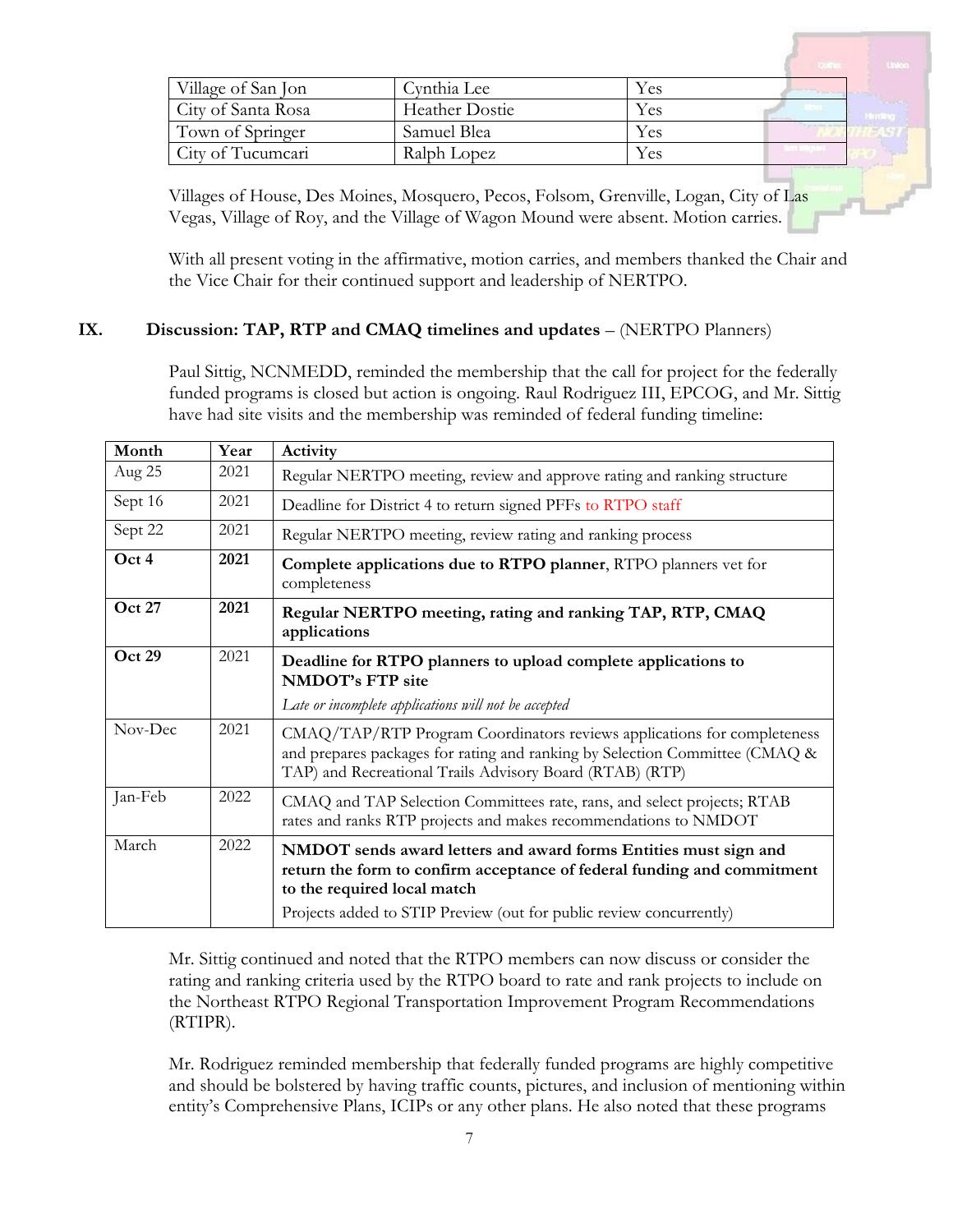are reimbursement only and entity must pay for projects up front, the federal portion of eligible expenses to be reimbursed by NMDOT.

Gerald Garcia, San Miguel County, asked about the amount of reimbursement and planners made it clear that reimbursement is the 85.44% federal share. The local entity's share is 14.56%. There is no match waiver for federal funding but in-kind match or soft match may be approved by the District. The entity must coordinate with District 4 about proposed soft matches in advance and document all expenses to be used as soft match in sufficient detail.

Rosa Kozub, NMDOT, reiterated that the reimbursement is only 85.44%.

Samantha Sandoval, NMDOT, spoke of a conflict with the September  $22<sup>nd</sup>$  rating and ranking NERTPO regular meeting and the Association of Counties meeting. NMDOT representatives Samantha Sandoval and John Herrera will not be able to attend the NERTPO meeting.

# **X. Discussion: NERTPO Training Plan** – (NERTPO Planners)

NERTPO Planners presented the results of the training and presentation preferences survey sent to members. The training category with the most votes in support was Plan Development and Implementation. Planners will coordinate and develop plans with NMDOT and other partners to present regarding this topic. Next highest ranked categories were for Project Scoping and ICIP and CPMS (Capital Project Monitoring System) trainings.



The highest ranked presentation from NMDOT was the from the Asset Management Bureau, followed by the Highway Safety Improvement Program Coordinator and Roadway Classification Coordinator, and then the Environmental Bureau.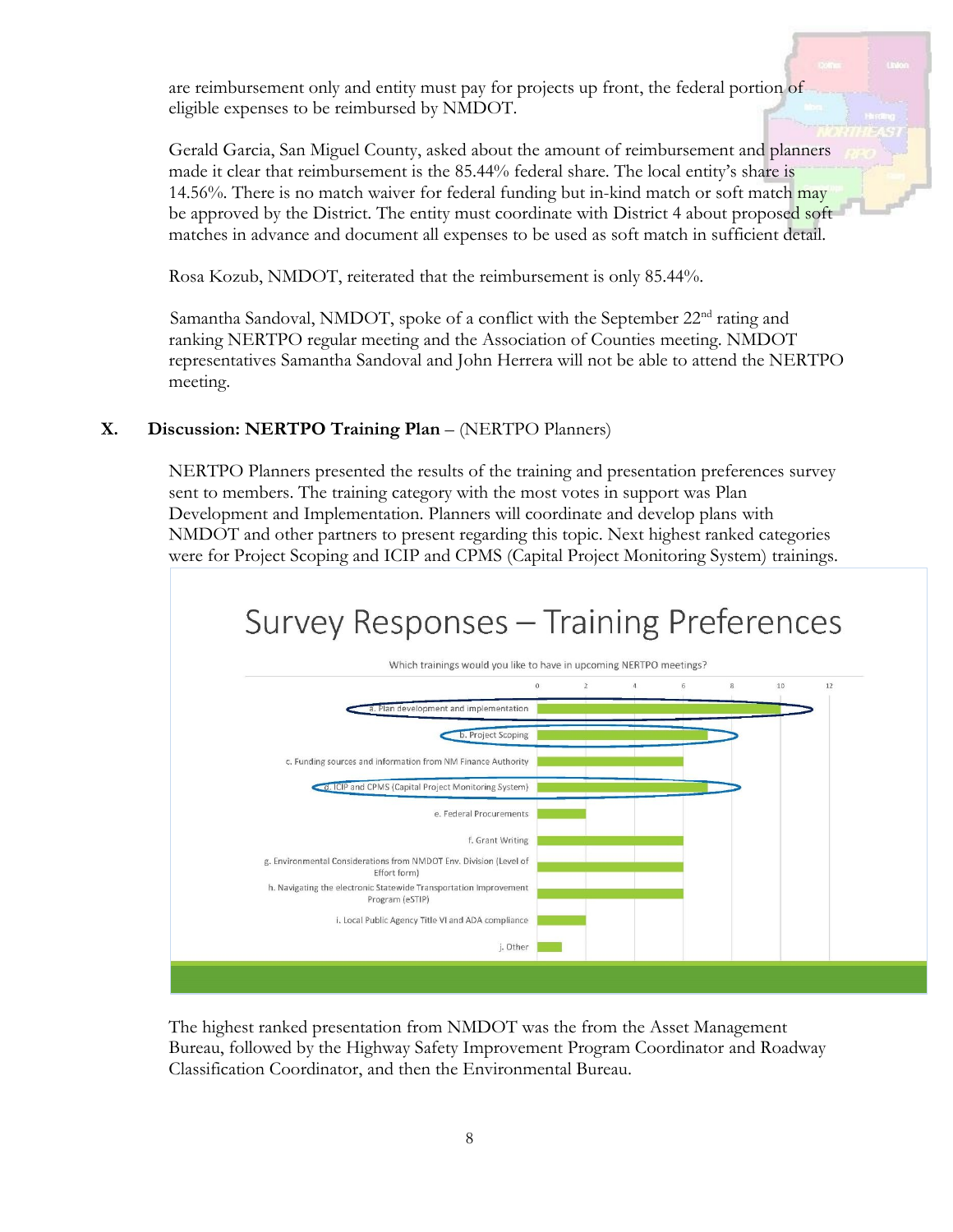

Mr. Sittig presented a suggested tentative training timeline for the upcoming year. Vice-Chairwoman Jeffrey Suggest the ICIP trainings be moved up on the calendar closer to springtime because the deadline to submit your updated ICIP plan is in September. Samantha asked to be included in January for LGRF training. Revisions to this calendar of events will be made. Bolded items on the calendar of events are suggested to be attended in person as per the Attorney General's guidance with supplementary virtual components to upcoming meetings. Chairman Cordova asked if we could include ADA trainings as well and NERTPO Planners agreed that this would be a great training opportunity.

# Proposed Calendar of Events

| Date                 | <b>Event</b>                                | Contact(s)              | <b>Notes</b>                     |
|----------------------|---------------------------------------------|-------------------------|----------------------------------|
| Wed., Oct. 27, 2021  | <b>Asset Management;</b>                    | NMDOT:                  |                                  |
|                      | Northeast RTP Update                        | <b>RTPO Staff</b>       |                                  |
| Tues., Nov. 30, 2021 | <b>Public Transit Rating &amp; Ranking;</b> | <b>NMDOT Transit;</b>   |                                  |
|                      | Roadway Classifications Presentation        | NMDOT/RTPO              |                                  |
| Dec. 22, 2021        | Canceled                                    |                         |                                  |
| Wed., Jan. 26, 2022  | RTPO 101; LGRF training and traffic         | RTPO Staff:             | Location: SF Business Incubator  |
|                      |                                             | NMDOT D4                |                                  |
| Wed., Feb. 23, 2022  | Legislative Session, Capital Outlay         | RTPO Staff:             |                                  |
|                      | Updates; NMDOT Env. Bureau                  | <b>NMDOT Env. Staff</b> |                                  |
| Wed., March 23, 2022 | Plan Development, Implementation; TPF       | NMDOT Planning;         |                                  |
|                      | Scope and Process Review                    | RTPO Staff              |                                  |
| Wed., April 27, 2022 | Project Scoping; ADA training               | (LTAP?)                 |                                  |
| Wed., May 25, 2022   | <b>TPF Rating and Ranking</b>               | RTPO Staff              | Assuming June 15 application     |
|                      |                                             |                         | deadline                         |
| Wed., June 22, 2022  | <b>Review Bylaws and Open Meetings Act</b>  | <b>RTPO Staff</b>       |                                  |
|                      | resolution                                  |                         |                                  |
| Wed., July 27, 2022  | ICIP and CPMS training; HSIP Update         | RTPO; NMDOT HSIP        |                                  |
| Wed., Aug. 24, 2022  | <b>RTPO Chair &amp; Vice Chair election</b> | RTPO staff              | Chair, Vice Chair serve 9/1-8/30 |
| Wed., Sept. 28, 2022 | eSTIP Tutorial; Safety                      | NMDOT POD: HSIP         |                                  |

(Amended with updated meeting dates and presentation topics, per discussion on Aug. 25, 2021)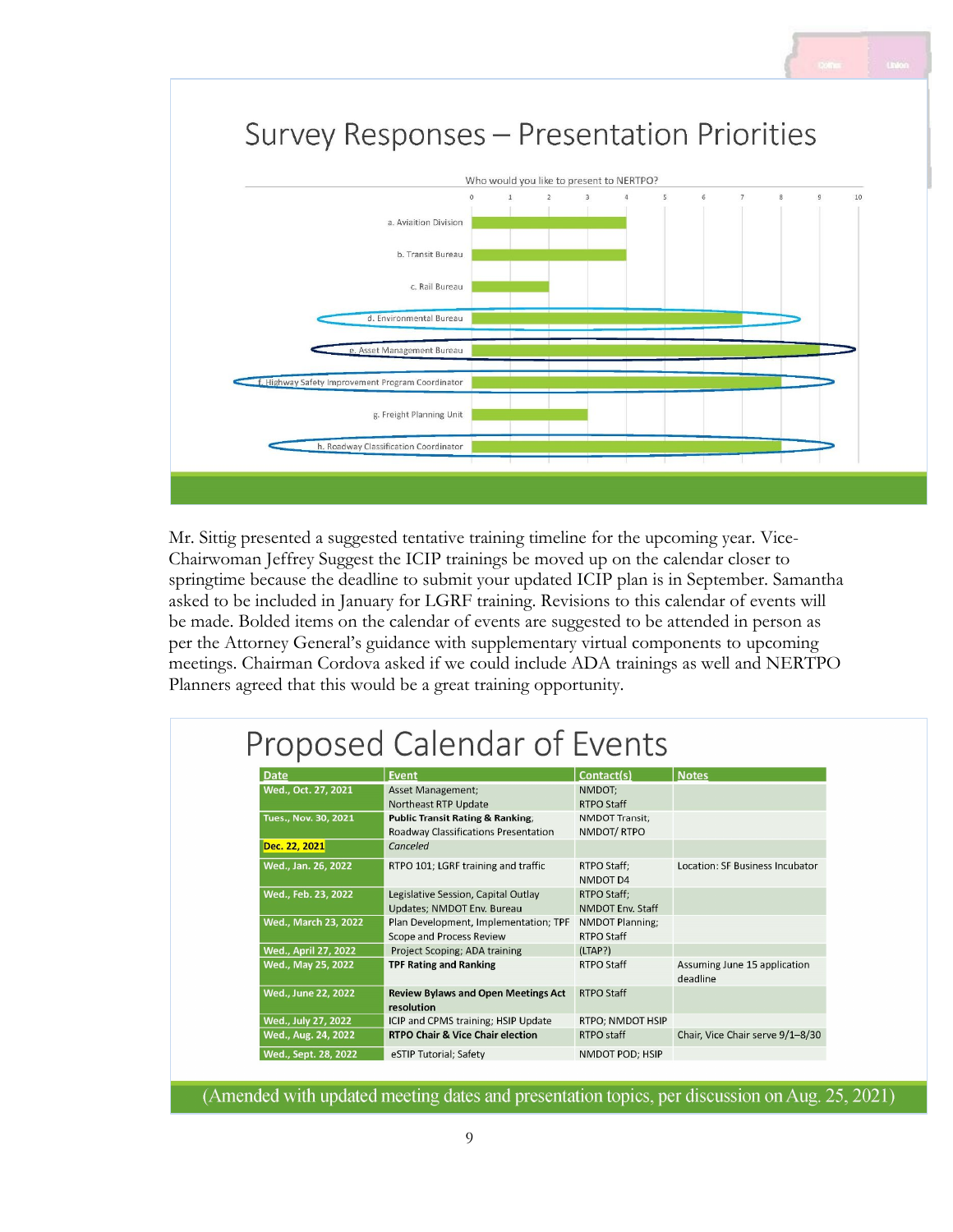#### **XI. Discussion: NERTPO Planners/Program Managers Reports-** (NERTPO Planners)

Paul Sittig, NCNMEDD, reminded members about the ICIP timelines for trainings offered by DFA and deadlines for updated ICIP Plans. A New Mexico Transportation Commission meeting will be held online August 26<sup>th</sup>, 2021, to appropriate Transportation Project Fund (TPF) funding and the link can be shared if any entity is interested in participating. He also noted that the Outdoor Recreation Trails program is still open and will end August 31<sup>st</sup>.

Raul Rodriguez III, EPCOG, updated membership about the \$3.5 trillion-dollar federal budget legislation passing in the U.S. House of Representatives moving onto the U.S. Senate. Mr. Rodriguez stated he had discussed with the State Commissioner of Land Management updated that there is a piece of legislation called the Community Wind and Solar Act that may have a great affect on the eastern side of New Mexico and may impact the region economically if utilized by local communities. Mr. Rodriguez is learning more and branching out into economic development. He updated membership that road classification deadlines have been extended to September 2021. Traffic counts and maps clearly defining beginning and ending termini and road classification change form. NMDOT has tentatively changed this due to staffing changes and will keep NERTPO Planners updated with as much information regarding this issue.

## **XII. Discussion: NMDOT District IV Update** (Mr. James M. Gallegos, PE – District IV Engineer and NMDOT Staff)

Samantha Sandoval, NMDOT, confirmed that the New Mexico Transportation Commission meeting is the next day, August  $26<sup>th</sup>$ , 2021, to discuss and confirm the state's Transportation Project Fund (TPF) awards. Award letters and agreements will be sent out to entities who receive funding. Ms. Sandoval asked entities to put the TPF award acceptance and match waiver resolutions on their local agendas to obtain approval for agreements and match waivers. She noted that they must be separate resolutions because some entities will not receive match waivers. She also asked that entities ensure that resolutions are broken into local and state matches. Ms. Sandoval noted that she and NERTPO Planners will send out an example resolution that has been updated with these specifications.

Ms. Sandoval also asked for time extensions must be submitted as soon as possible with resolutions and agreements if entity is requesting them due to deadline being December 31<sup>st</sup>, 2021. She also noted that the NMDOT Project Oversight Division (POD) is changing protocol for how things such as resolutions are being administered, so she might be asking for revisions in how information is presented.

Rosa Kozub, NMDOT, updated membership about NMDOT approving their Long-Range Transportation Plan titled "The New Mexico 2045 Plan" that is available on the Planning Division of the NMDOT website. NMDOT also adopted a Pedestrian Safety Action Plan for the next five years for NMDOT.

#### **XIII. Discussion: Project Status Update** (Local Government Members)

Sandy Garcia, Village of Angel Fire, spoke about three (3) G.O. Bond projects that are completely designed. Their 2019 TPF project has gone out for bid and construction started August 24<sup>th</sup>, 2021. NMDOT is still working on the Highway 44 passing through Angel Fire.